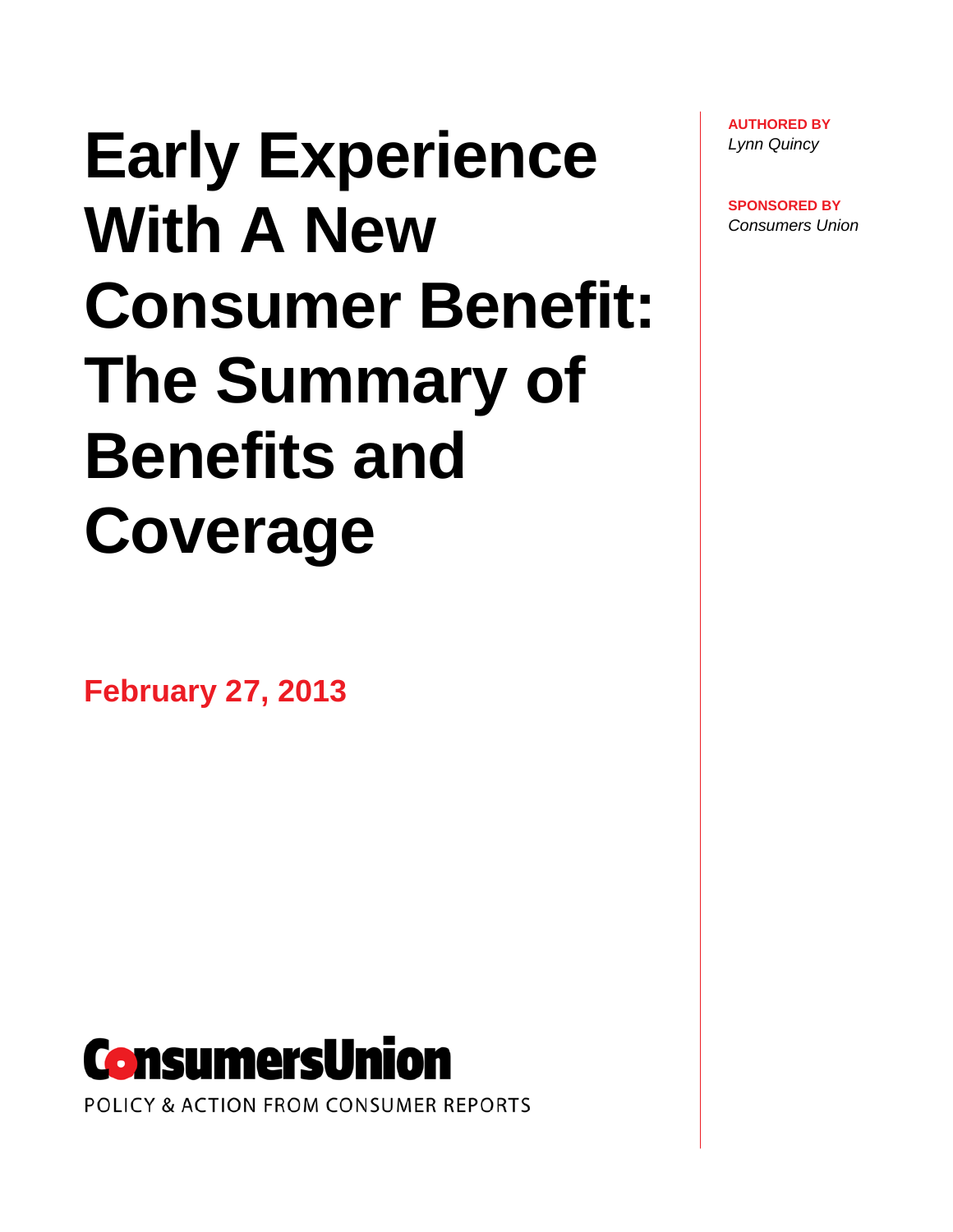# **Table of Contents**

| High Rates of Satisfaction Among Those Who Viewed the Summary ______ 11           |    |
|-----------------------------------------------------------------------------------|----|
| Little Consensus on Problems with the Summary__________________________________12 |    |
|                                                                                   |    |
| The SBC Ranked Highly Among All Sources of Health Plan                            |    |
| Impressions Were Even More Favorable When Shoppers Were                           |    |
|                                                                                   | 19 |
| Anecdotal evidence suggests some carriers are not fully aware of their            |    |
|                                                                                   |    |
|                                                                                   | 20 |
| Conclusion and Recommendations ______________________________ 22                  |    |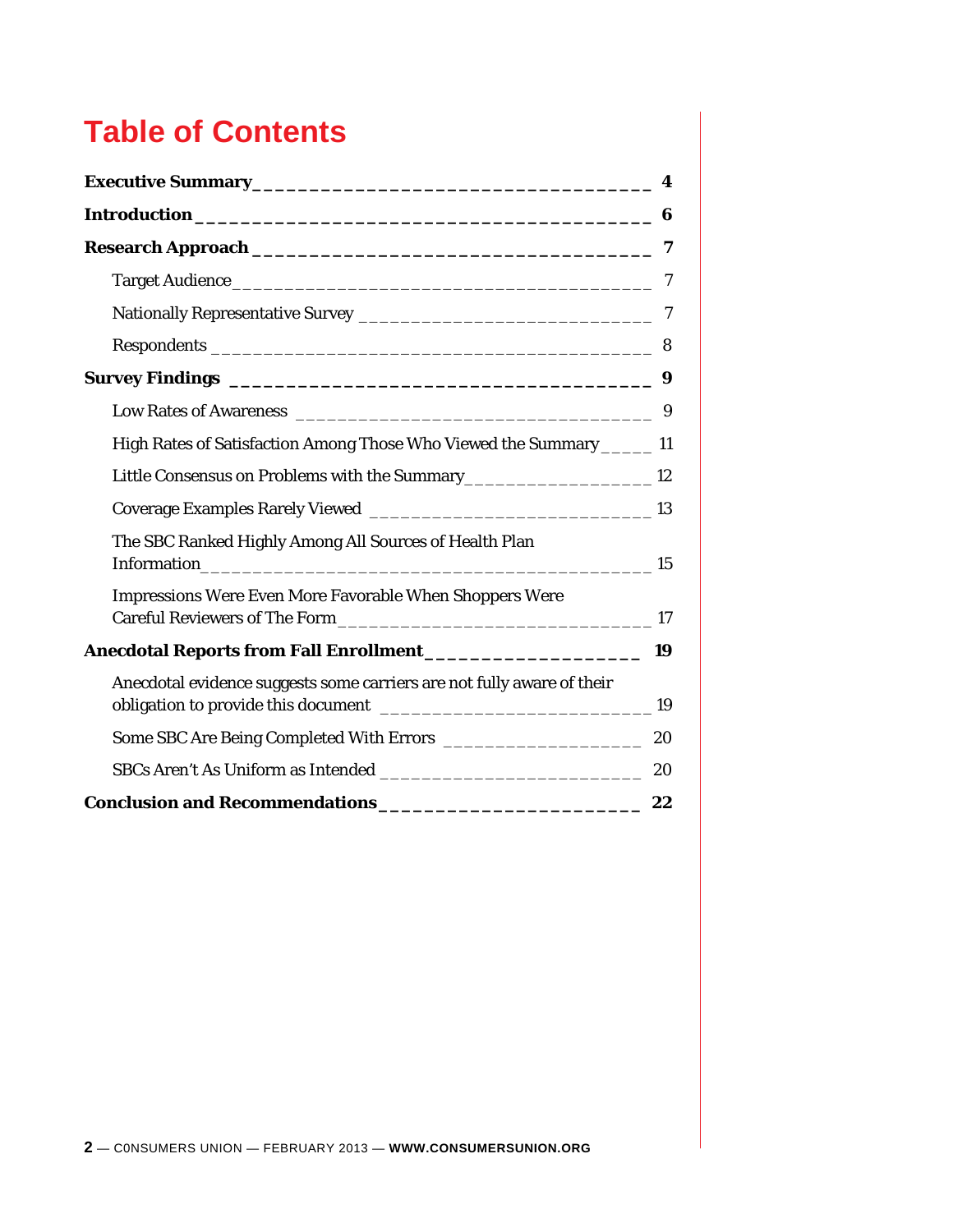## **Acknowledgements**

This report was conceived and executed by Consumers Union, the policy and advocacy arm of *Consumer Reports*. While Lynn Quincy, Senior Health Policy Analyst at Consumers Union, led the study and is the primary author of this report, Mark Kotkin, director of survey research at *Consumer Reports*, and David Gopoian, Senior Researcher, oversaw the nationally representative survey, analyzed the raw survey data and reviewed this report.

### **About the Author**

Lynn Quincy is a Senior Health Policy Analyst at Consumers Union. Ms. Quincy works on a wide variety of health policy issues, with a particular focus on consumer protections, consumers' health insurance literacy and health insurance reform at the federal and state levels. Her recent work includes studies testing consumer reactions to new health insurance disclosure forms; launching an initiative to measure consumers' health insurance literacy, a study that explores consumer friendly approaches to actuarial value estimation and a study that examines the use of "choice architecture" in health plan chooser tools. Work in progress includes consumer testing explanations of the new premium tax credit. Ms. Quincy also serves as a consumer expert in several venues: as a consumer representative with the National Association of Insurance Commissioners, a member of the Covered California Plan Management Advisory Workgroup and on the technical expert panel advising the development of new exchange enrollee satisfaction surveys.

Prior to joining Consumers Union, Ms. Quincy held senior positions with Mathematica Policy Research, Inc., the Institute for Health Policy Solutions and Watson Wyatt Worldwide (now Towers Watson). She holds a master's degree in economics from the University of Maryland.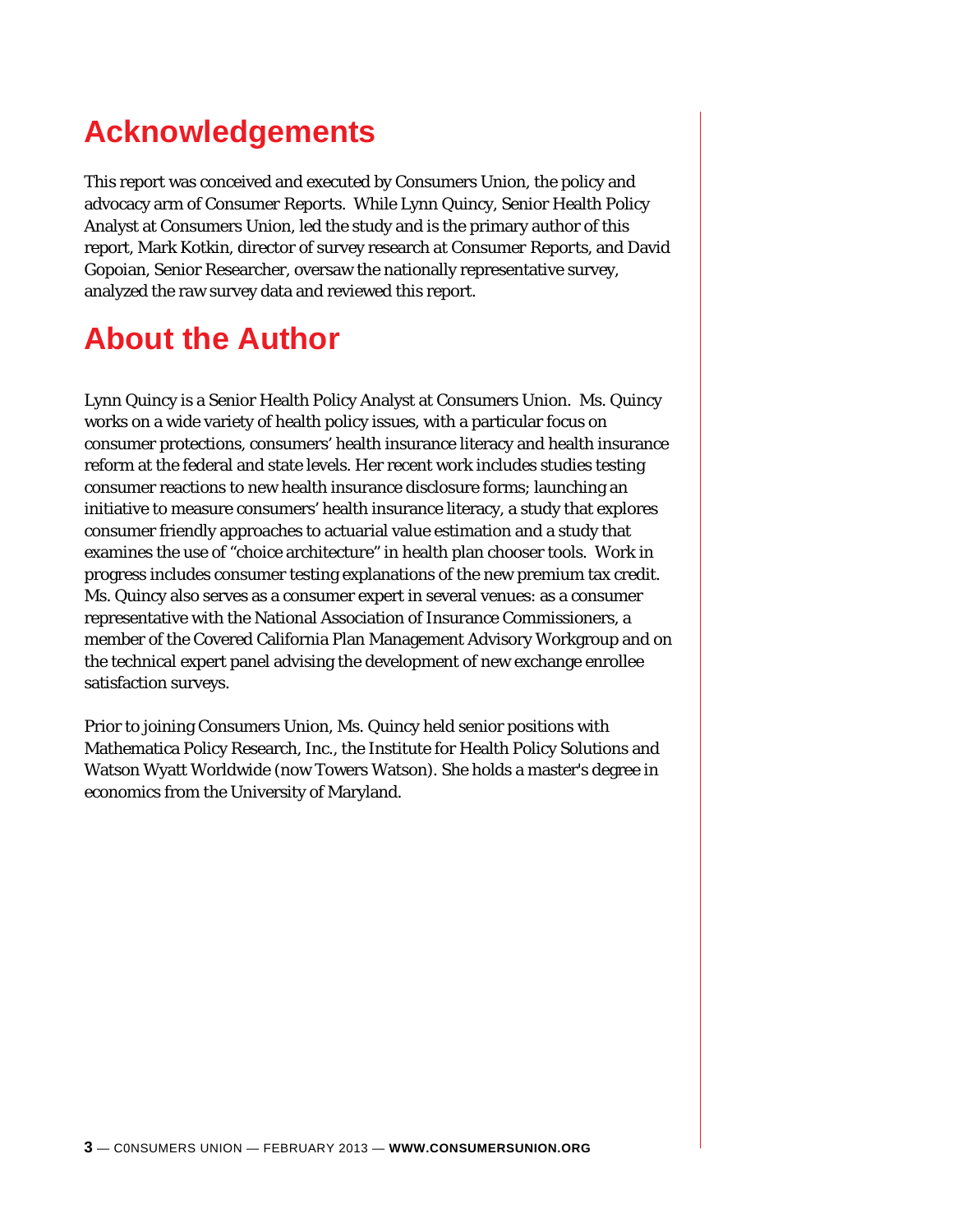# **Executive Summary**

The Affordable Care Act calls for a new, standardized method of communicating health coverage information to consumers. This new document is called the "Summary of Benefits and Coverage" (SBC or Summary). This is far reaching policy is intended to benefit all consumers shopping for or enrolling in private health insurance coverage – approximately 170 million consumers.

This study examines how consumers fared during the first open enrollment period when the Summary was available–the Fall of 2012. Using a nationally representative survey and anecdotal stories provided by consumers, we learned:

- Awareness of the new benefit is low. Just 50 percent of consumers who shopped for or renewed private health insurance coverage recalled seeing the Summary. Rates were even lower for those who shopped for coverage on their own in the non-group market.
- Among shoppers that did see the Summary, their impressions were very favorable. Over 50% were very or completely satisfied with the specific features of the SBC, with very few expressing any dissatisfaction. When asked to rate the helpfulness of the SBC against other common sources of health plan information, the SBC was rated as helpful most often, followed by employer provided health plan comparisons (for those shopping for employer coverage) and by lists of participating doctors and Health insurer's brochure (for those shopping in the non-group market).
- When asked specifically about problems with the Summary, respondents were evenly divided over whether there was too much or too little information in the form, suggesting a wide variety of consumer preferences for the amount of content.
- Few consumers reported seeing the new feature called "Coverage Examples." These "examples" show how much the plan would pay for a hypothetical medical scenario, like having a baby. While these examples tested very well with consumers, they are near the back of the multi-page Summary which may explain why few consumers recalled seeing them.

These findings show that consumers value a uniform, consumer-friendly method of conveying health plan information – a finding reinforced by other research. We find it significant that, when consumers are aware of the SBC, they routinely find it more helpful than other types of health plan information also available to them.

Low rates of awareness among plan shoppers show that much more needs to be done to publicize consumers' rights to the SBC. A limited amount of anecdotal evidence suggests that insurers may need to improve dissemination to shoppers and current enrollees, particularly in the non-group market.

*When consumers are aware of the SBC, they routinely find it more helpful than other types of health plan information available to them.*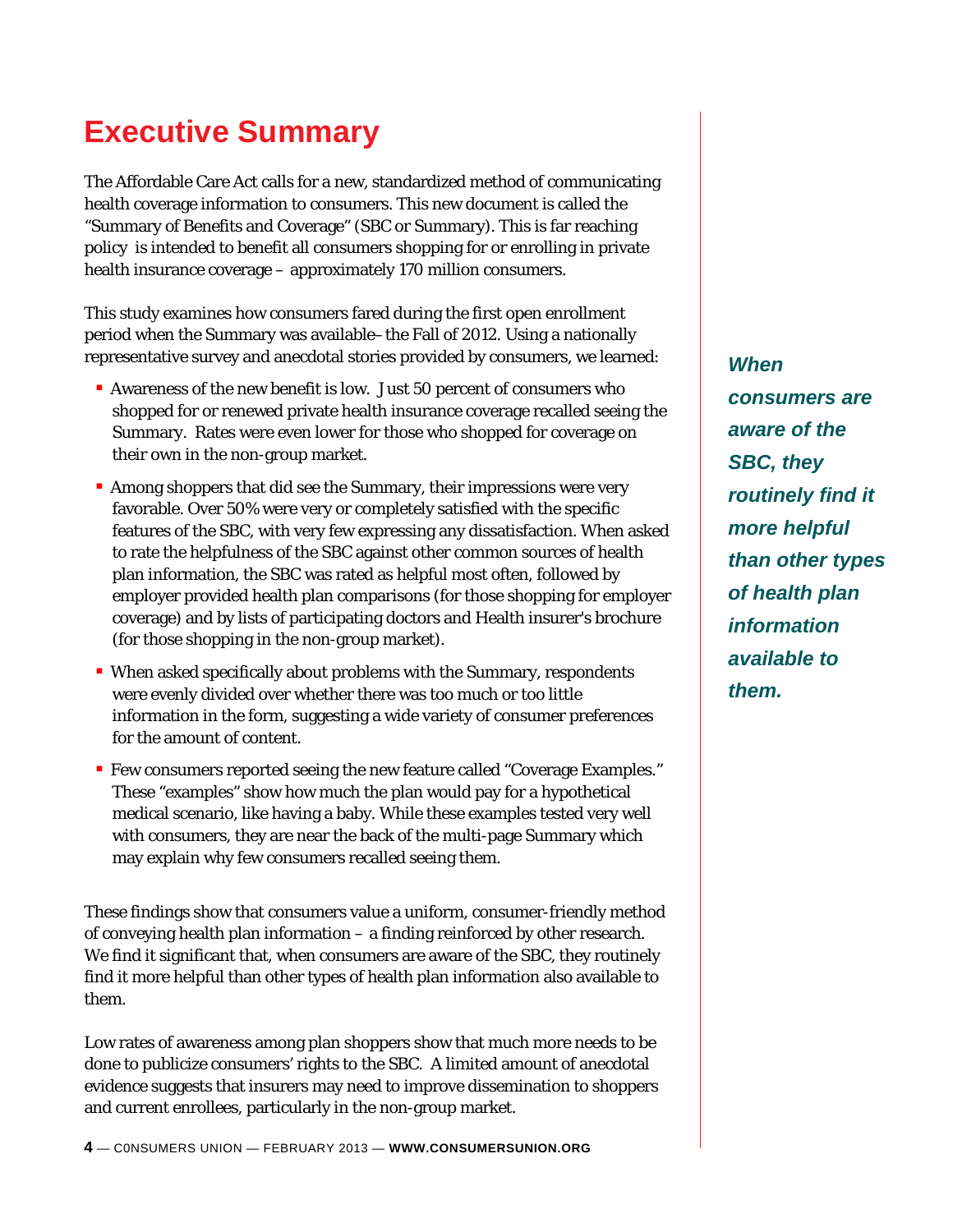HHS may want to test moving the coverage examples closer to the front of the form to see if this increases consumers' awareness and use of this new feature. HHS may also want to be guided by consumers' suggestions for additional medical scenarios to be added to the coverage examples in the SBC, such as an example illustrating out-of-network coverage or a trip to the emergency room.

When these recent findings are viewed in conjunction with earlier evidence from pre-testing the Summary form, it suggests there is tremendous upside to continue to refine and promote the new SBC form. Ensuring that accurately completed forms are routinely provided to consumers is likely to improve consumer confidence when shopping for coverage and make our health insurance markets more competitive.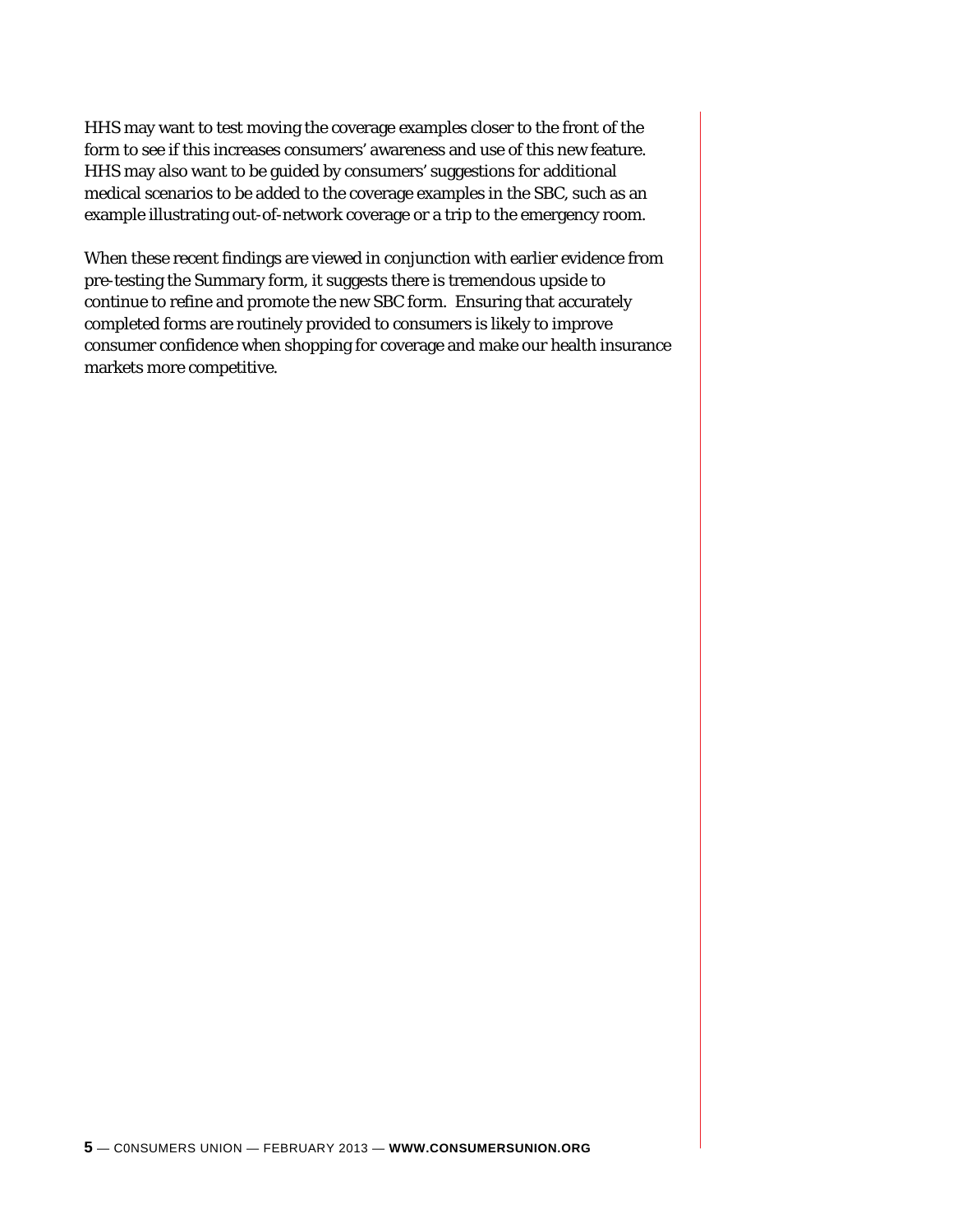### **Introduction**

The Affordable Care Act calls for a uniform health insurance "Summary of Benefits and Coverage" (SBC or Summary) to be provided to all consumers shopping for or enrolling in private health coverage – over 170 million consumers.1 For the first time, this new disclosure standardizes the display of health insurance information regardless of who offers it. For example, spouses with an offer of coverage from both their employers can use this form to compare the two offers on an apples-to-apples basis.

There is wide-spread evidence – including Consumers Union's own testing – that shows traditional health plan summaries are often impossible for consumers to decipher, especially with respect to cost-sharing and the overall amount of coverage being offered.2 The evidence also shows that consumers dread shopping for coverage. Together, these barriers undermine consumers' ability to find the health plan that is right for them.

Early consumer testing of the SBC indicated that the new form could be very useful to consumers. Consumers liked the uniform format because they could line up Summaries from different carriers and more easily compare them.3 Further, the summaries contain a new feature called the Coverage Examples. These examples show, for the first time, how much health care costs and how much the plan would pay for selected medical scenarios (Exhibit 1). Testing showed that this information greatly increased consumers' willingness to make a health plan selection and increased their confidence in the selection.4 Furthermore, polling indicates that a standardized health insurance summary is highly valued by consumers.5

This initial research suggests that the new Summaries could be transformative – if consumers know about their new benefit and can easily access their Summary.

This study explores how policy translated into reality by examining how consumers fared during the first season of SBC use – health plan open

#### **Exhibit 1: Coverage Example**

#### Having a baby

Amount owed to providers: \$7,540 Plan pays \$5,490

#### Patient pays \$2,050

#### Sample care costs: \$2,700 Hospital charges (mother) Routine obstetric care \$2,100 Hospital charges (baby) \$900 Anesthesia \$900 Laboratory tests \$500 Prescriptions \$200 Radiology \$200 Vaccines, other preventive \$40 \$7,540 Total

| <b>Patient pays:</b> |         |
|----------------------|---------|
| Deductibles          | \$700   |
| Copays               | \$30    |
| Coinsurance          | \$1320  |
| Limits or exclusions |         |
| Total                | \$2,050 |

 $\ddot{\phantom{a}}$ <sup>1</sup> *Decoding Your Health Insurance: The New Summary of Benefits and Coverage***,** Families USA, May 2012.

<sup>2</sup> L. Quincy, *What's Behind the Door: Consumers' Difficulties Selecting Health Insurance*, Consumers Union, January 2012.

<sup>3</sup> Consumers Union and People Talk Research, *Early Consumer Testing of New Health Insurance Disclosure Forms*, December 2010 and *America's Health Insurance Plans Focus Group Summary*, JKM Research, October 2010.

<sup>4</sup> Consumers Union and Kleimann Communication Group, *Early Consumer Testing* of the *Coverage Facts Label: A New Way of Comparing Health Plans,* August 2011 and *America's Health Insurance Plans [and] Blue Cross Blue Shield Association Focus Group Summary*, JKM Research, May 2011.

<sup>&</sup>lt;sup>5</sup> Kaiser Health Tracking Poll, November 2011.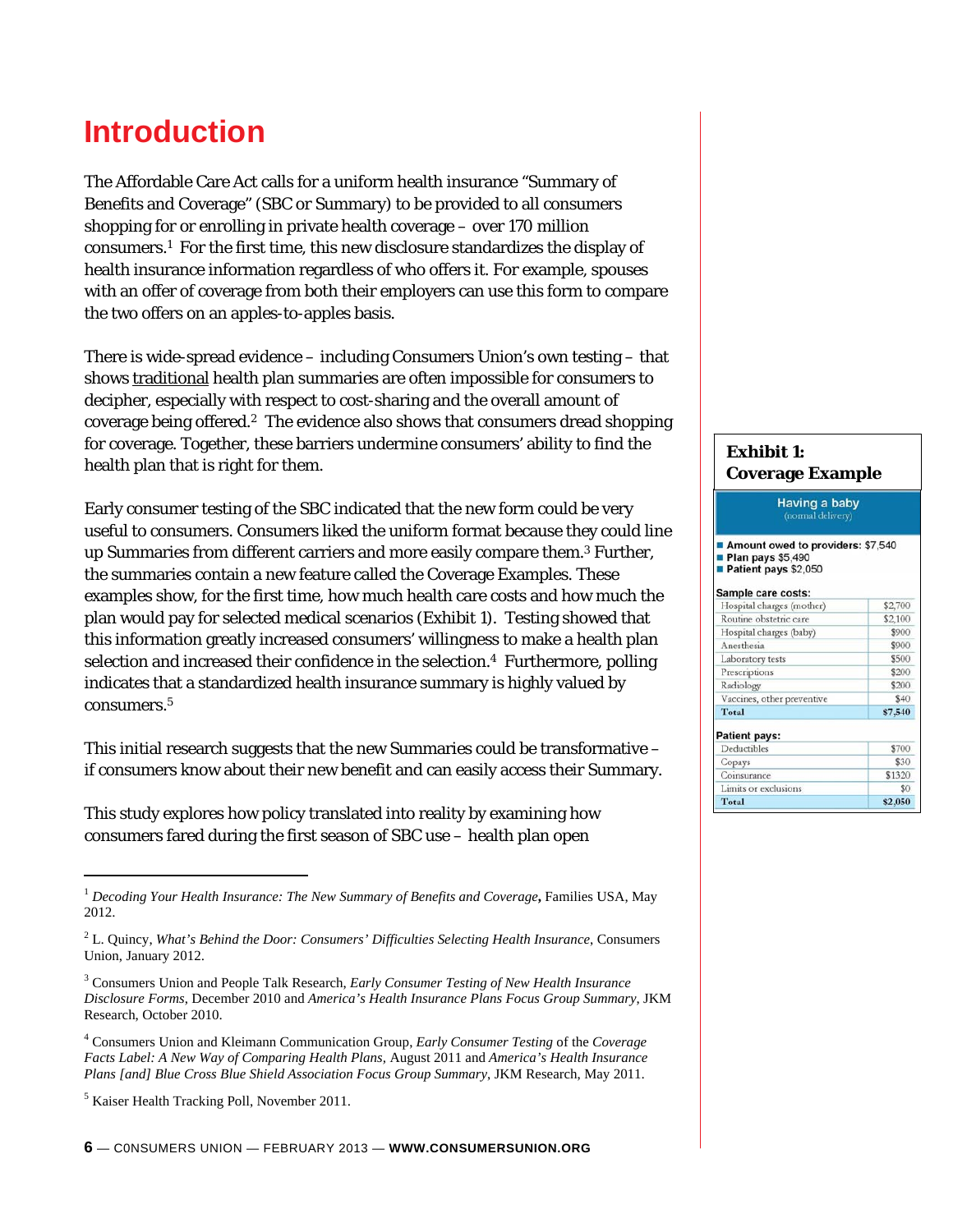enrollment during the Fall of 2012. Specifically, we sought to understand consumer awareness of, and reactions to, the SBC.

# **Research Approach**

The majority of our findings are informed by a nationally representative survey commissioned by Consumers Union and conducted in December 2012. This information was augmented with consumer stories and other anecdotal data from selected stakeholders.

### **Target Audience**

Household insurance decision makers between the ages of 18-64 who shopped for private coverage on their own or went through open enrollment with their employer in the Fall of 2012. This population includes federal<sup>6</sup> and state employees but excludes those shopping for PCIP, Medicaid, CHIP, Medicare, Medigap, Medicare Advantage, Medicare Part D drug plans or military coverage such as TRICARE or Veteran's benefits.

Below, we refer to this group as "people who shopped for coverage" in the Fall of 2012. We intend the phrase to include those who enrolled in coverage with their employer, even if they just renewed coverage they already had. We include in this group people who shopped for private coverage, even if they didn't end up enrolling in the coverage.

### **Nationally Representative Survey**

We used GfK's (formerly Knowledge Networks) online panel for the survey. This KnowledgePanel® is a nationally representative probability sample of the U.S. adult population. Initially, participants are chosen scientifically by a randomselection of telephone numbers and residential addresses. Persons in selected households are then invited by telephone or by mail to participate in the webenabled KnowledgePanel®. Panel respondents who do not have Internet access are provided with Internet service and free laptop computers by Knowledge Networks, to ensure that panel respondents are representative of the national population and are not limited only to those who already use the Internet.

A complete description of this survey, including the questionnaire, is available by contacting Consumers Union.

 $\overline{a}$ <sup>6</sup> While the Affordable Care Act doesn't require the form for Federal workers, the U.S. Office of Personnel Management enacted a rule requiring the SBC be provided by carriers offering coverage to federal employees. https://www.opm.gov/healthcare-insurance/healthcare/carriers/2012/2012-22.pdf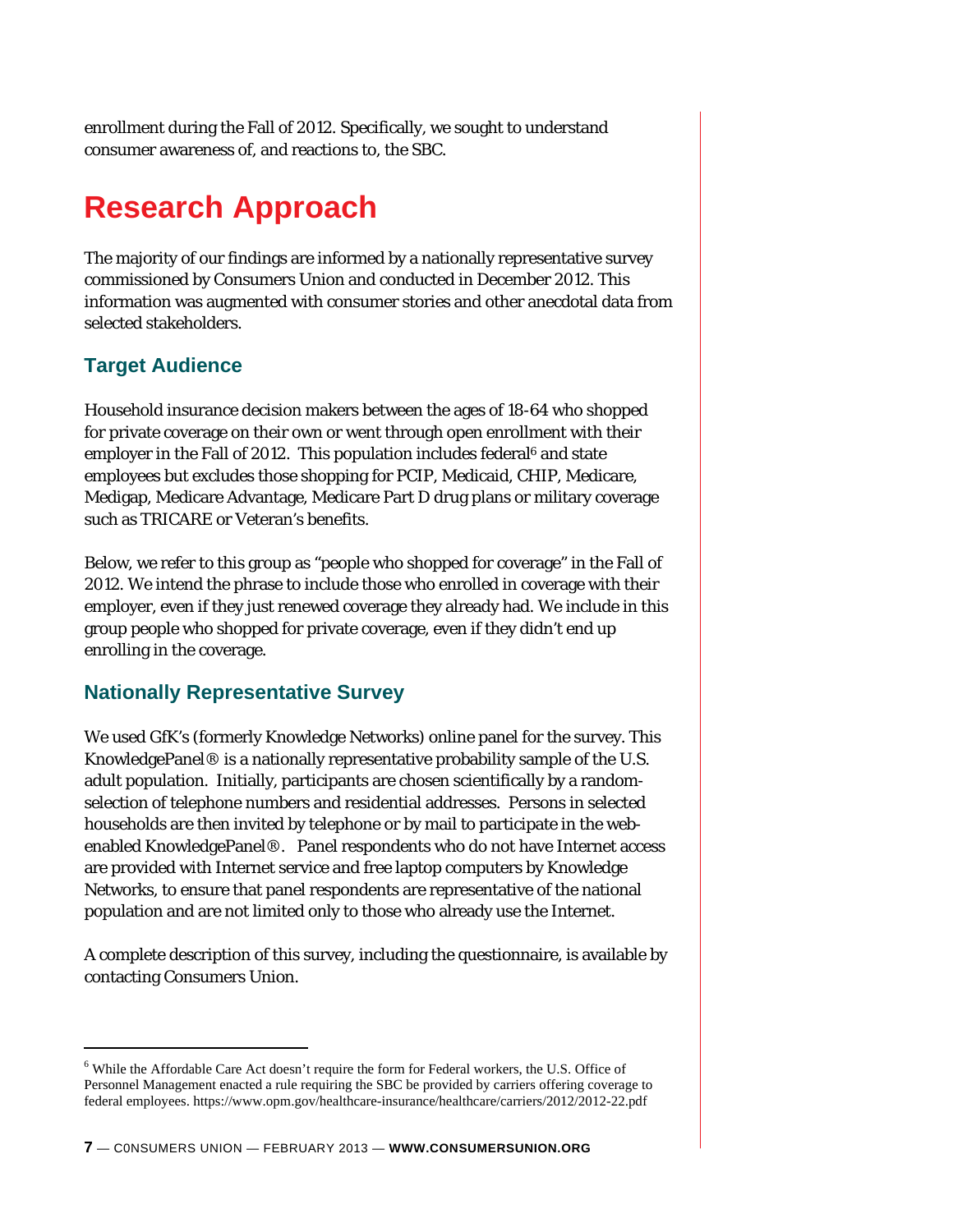### **Respondents**

Just over one thousand respondents met our screening tests to identify those who shopped for private health coverage in Fall of 2012. The vast majority of respondents enrolled in employer coverage during the Fall of 2012, although 6 percent enrolled in non-group coverage and four percent were "shoppers" who did not end up enrolling in any coverage (Exhibit 2).

| <b>EXHIBIT 2 - RESPONDENTS BY TYPE OF SHOPPING, FALL 2012</b> |  |  |
|---------------------------------------------------------------|--|--|
|                                                               |  |  |

| <b>Type of Shopping</b>                                                                      | <b>Distribution of Respondents</b> |
|----------------------------------------------------------------------------------------------|------------------------------------|
| Covered by a health plan through my employer, family<br>member's employer or former employer | 90%                                |
| Covered by a health plan that was purchased privately                                        | 6%                                 |
| Shopped for but did not enroll in health insurance                                           | 4%                                 |
| All Respondents                                                                              | 100%                               |

*Source: Consumers Union Survey* 

For the full sample, sampling error was 3.9% at the 95% confidence level. For the subset of respondents who recalled viewing the SBC Form sampling error was 5.5% at the 95% confidence level. Sampling error is a term used to describe the range of possible results when survey findings are generalized to the entire population of the county. In this case, the sampling error estimates the most accurate percentage for the result and the range within which we would expect the true value to fall 95 times out of 100.

Respondents were shown an image of page 1 of the SBC to ensure that their responses did not apply to a different summary they may have received. Many of the respondents were renewing coverage they already had and many of them did not have a choice of plans. Our analysis explores these factors.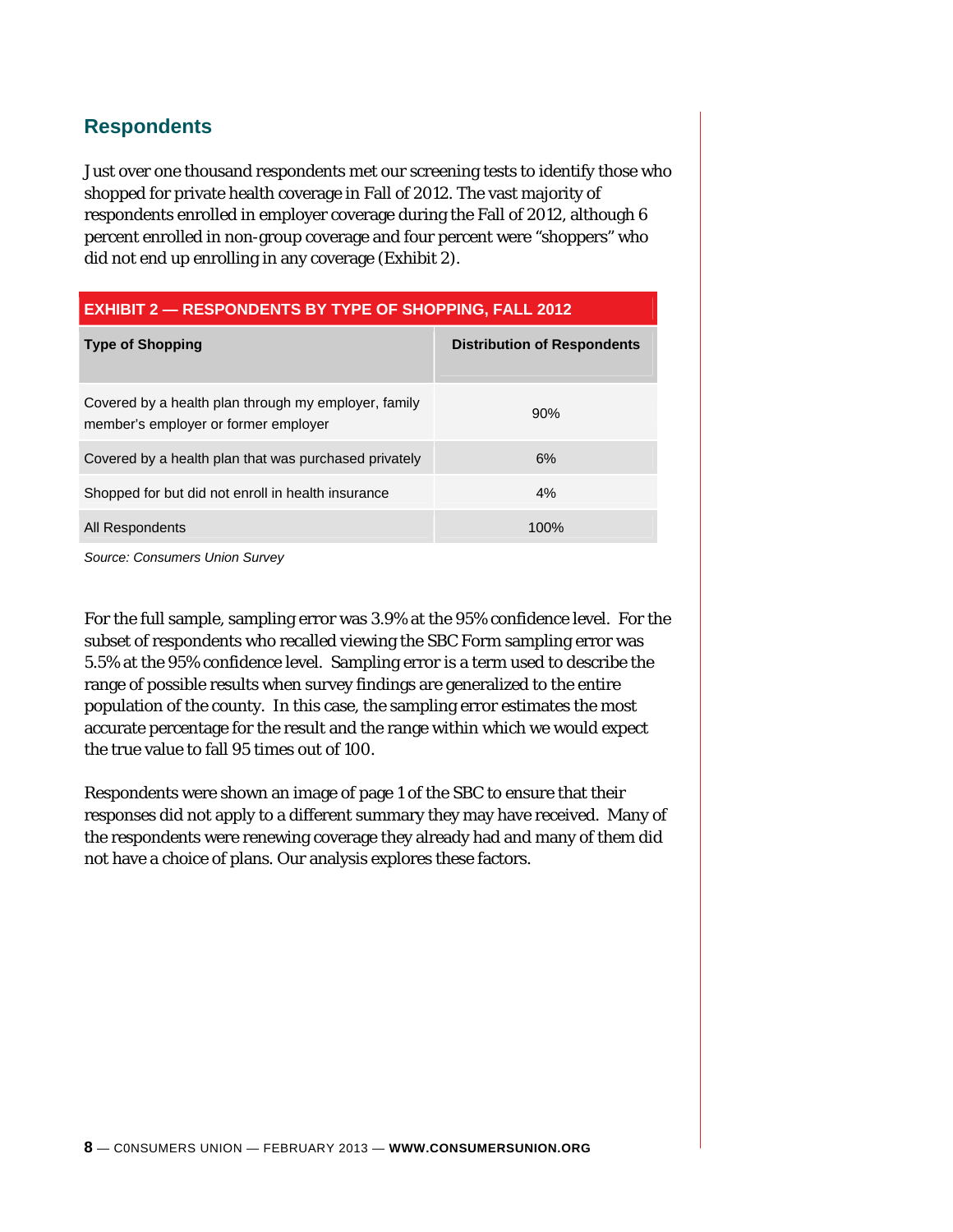# **Survey Findings**

### **Low Rates of Awareness**

Only 50 percent of respondents recalled seeing the SBC when they renewed, enrolled in or shopped for coverage in the Fall of 2012 (Exhibit 3). Rates were significantly lower (approximately 35%) among those who shopped in the nongroup market, had COBRA coverage or didn't end up enrolling in a plan.

| ◡▃▃┅                                                                                                                                              |                 |                                           |                                                               |                 |                             |
|---------------------------------------------------------------------------------------------------------------------------------------------------|-----------------|-------------------------------------------|---------------------------------------------------------------|-----------------|-----------------------------|
| (After being shown an                                                                                                                             | All             | By Type of Coverage                       |                                                               |                 |                             |
| image of page 1 of the<br>SBC)<br>Do you recall viewing a<br>similar form when you last<br>shopped for, enrolled in,<br>or renewed a health plan? | Respon<br>dents | Current<br>Employer<br>(incl<br>spouse's) | COBRA or<br>Other<br>Employer-<br><b>Based Health</b><br>Plan | Private<br>Plan | <b>No</b><br>Health<br>Plan |
| Yes, saw the form                                                                                                                                 | 50%             | 53%                                       | 36%                                                           | 35%             | 36%                         |
| No, did not see the form                                                                                                                          | 30%             | 29%                                       | 37%                                                           | 37%             | 31%                         |
| Not sure                                                                                                                                          | 20%             | 19%                                       | 26%                                                           | 28%             | 33%                         |
| All Respondents                                                                                                                                   | 1,076           | 906                                       | 61                                                            | 61              | 49                          |
|                                                                                                                                                   |                 |                                           |                                                               |                 |                             |

**EXHIBIT 3 — HALF RECALLED SEEING THE SBC WHEN THEY SHOPPED** 

*Source: Consumers Union Survey. Subsamples of less than 100 respondents should be regarded with caution.* 

While type of coverage seems to impact whether or not consumers saw the SBC, among those that saw the form, their opinions about the form did not differ by type of coverage.

*Only 50 percent of respondents recalled seeing the SBC when they shopped for coverage.*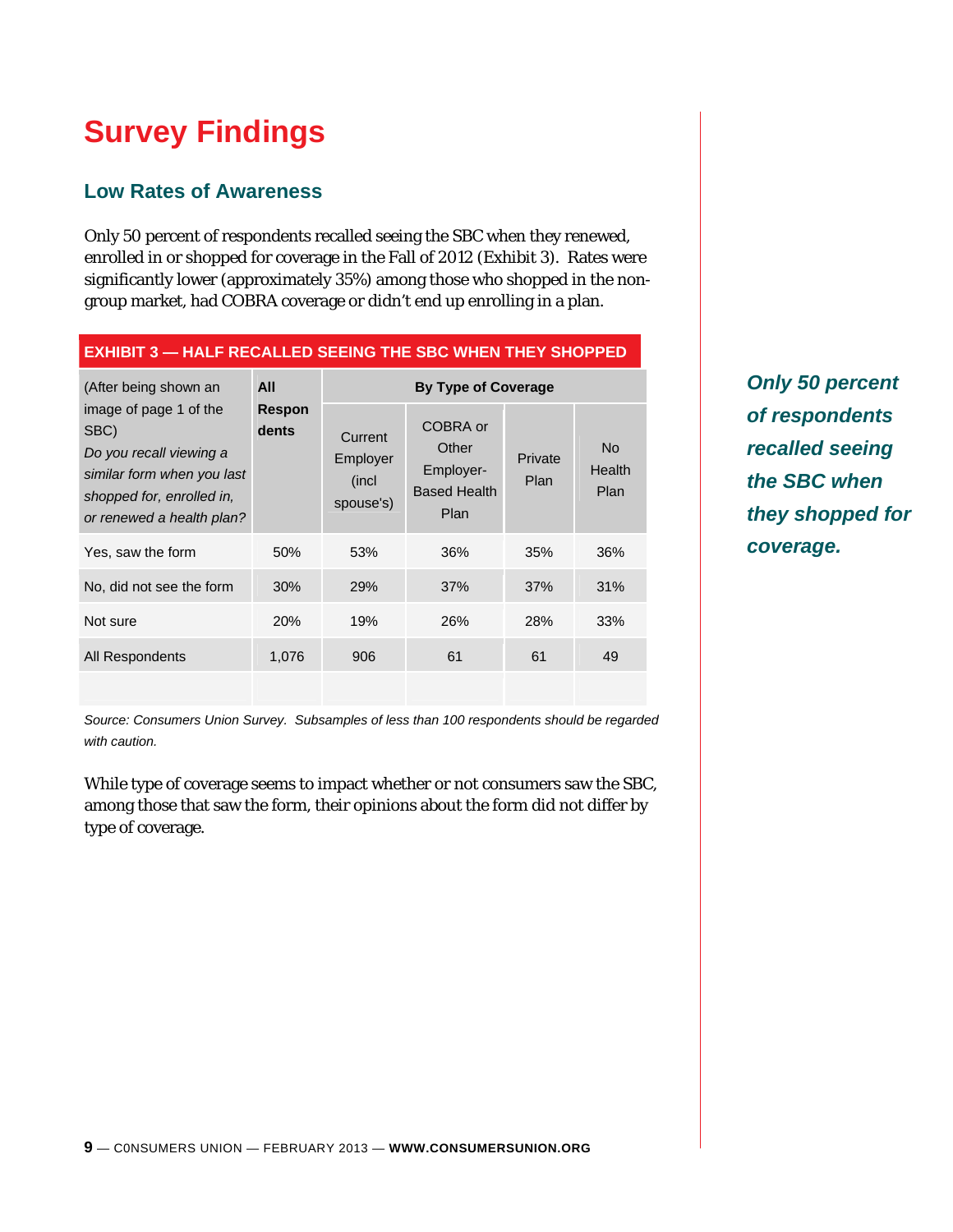Among those who didn't recall seeing the form, about one quarter recall seeing a reference to the SBC but did not follow up on it (Exhibit 4).

| <b>EXHIBIT 4 - RESPONDENTS WHO DIDN'T SEE THE SUMMARY, FALL 2012</b>                                                                                                                 |                   |  |  |
|--------------------------------------------------------------------------------------------------------------------------------------------------------------------------------------|-------------------|--|--|
| Although you do not recall viewing the new Summary<br>of Benefits and Coverage form, do you remember<br>seeing a postcard, or an Internet link, that described<br>how to obtain one? | <b>Percentage</b> |  |  |
| I recall the Internet link to the form but I did not click it                                                                                                                        | 17%               |  |  |
| I recall a postcard, but I didn't mail it to request the<br>form                                                                                                                     | 7%                |  |  |
| I recall some other method of obtaining the form, but<br>didn't pursue it.                                                                                                           | 5%                |  |  |
| None of the above                                                                                                                                                                    | 73%               |  |  |
| All Respondents                                                                                                                                                                      | 540               |  |  |

*Source: Consumers Union Survey*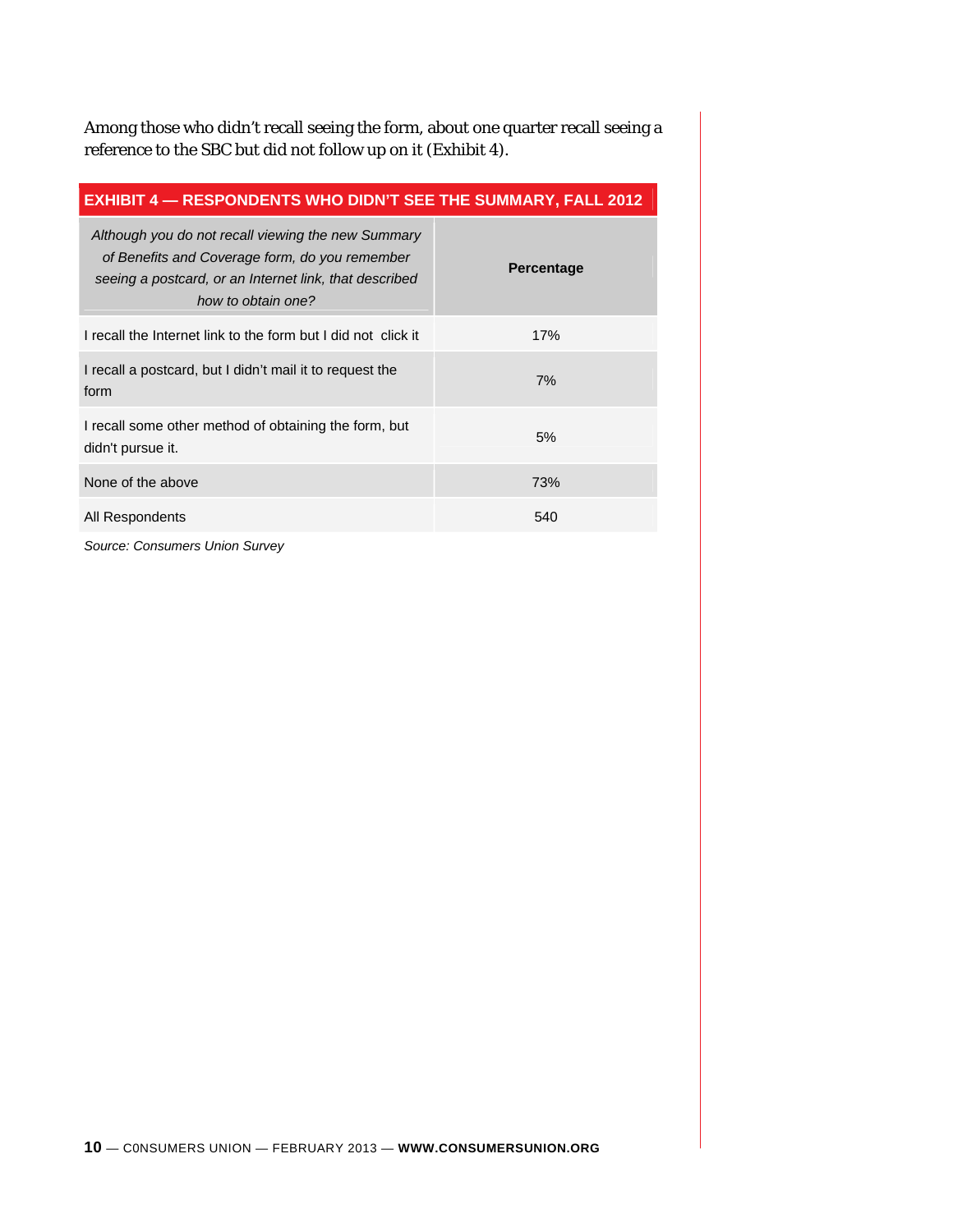#### **High Rates of Satisfaction Among Those Who Viewed the Summary**

Among respondents who viewed the form (n=534), most were very satisfied with the specific features (Exhibit 5). Very few reported any dissatisfaction.

#### **EXHIBIT 5 — HIGH LEVELS OF SATISFACTION WITH THE SBC**

| Please indicate how satisfied you<br>were with the following aspects of<br>the Summary of Benefits and<br>Coverage form.       | <b>Percent</b><br>responding<br>completely or<br>very satisfied | <b>Fairly Well</b><br><b>Satisfied</b> | Somewhat to<br><b>Completely</b><br><b>Dissatisfied</b> |
|--------------------------------------------------------------------------------------------------------------------------------|-----------------------------------------------------------------|----------------------------------------|---------------------------------------------------------|
| It provided me with useful<br>information to help me select the<br>best health plan available                                  | 61%                                                             | 31%                                    | 9%                                                      |
| The format allowed easy<br>comparison of health plan options                                                                   | 57%                                                             | 33%                                    | 9%                                                      |
| Clear presentation of the benefits<br>and costs of the health plan                                                             | 56%                                                             | 35%                                    | 9%                                                      |
| Completeness of information<br>presented about health plan                                                                     | 53%                                                             | 41%                                    | 6%                                                      |
| Enough information was presented<br>about getting care out-of-network                                                          | 52%                                                             | 36%                                    | 13%                                                     |
| Understandable presentation of<br>the "fine print" (e.g., terms,<br>conditions, and limitations of<br>coverage in health plan) | 43%                                                             | 43%                                    | 14%                                                     |
| All Respondents                                                                                                                |                                                                 | 526-533                                |                                                         |

(not every respondent answered every question)

*Source: Consumers Union Survey*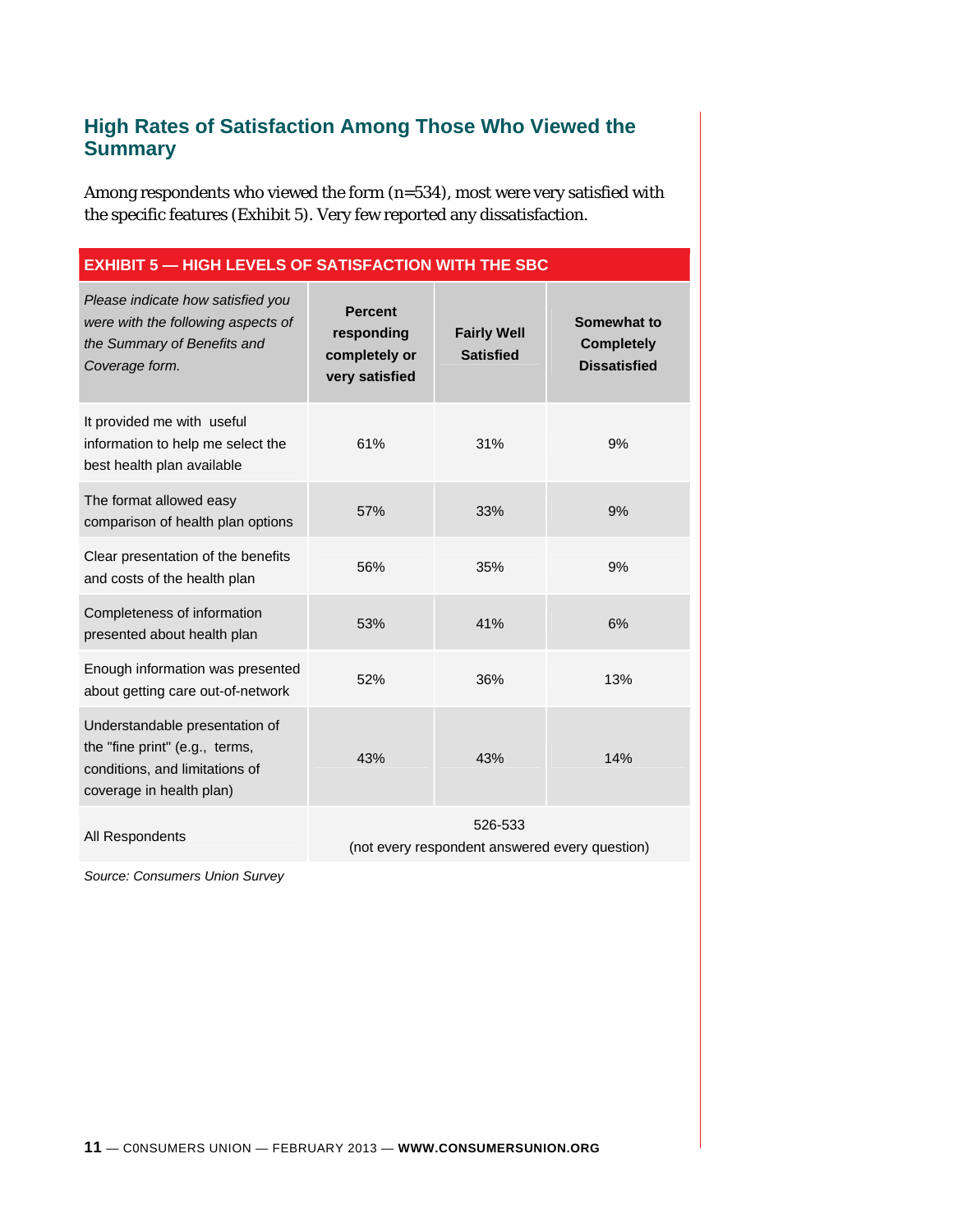#### **Little Consensus on Problems with the Summary**

Shoppers who saw the SBC were asked specifically if they felt there were any problems with the form. When a problem was identified, there was little consensus around the nature of the problem (Exhibit 6). Indeed, respondents were almost evenly divided over whether the form had too little or too much information.

| <b>EXHIBIT 6 - LITTLE CONSENSUS ON PROBLEMS WITH THE FORM</b>                                                    |                   |  |
|------------------------------------------------------------------------------------------------------------------|-------------------|--|
| Which, if any, of the following would you identify as<br>problems with the Summary of Benefits Coverage<br>form? | <b>Percentage</b> |  |
| There was too much information to absorb - the form<br>was too long                                              | 21%               |  |
| There was too little information about each plan                                                                 | 17%               |  |
| The language used in the form was too technical, legal,<br>or full of jargon                                     | 16%               |  |
| It was not clear how consumers were supposed to use<br>this information                                          | 16%               |  |
| The format of the form did not allow an easy<br>comparison of the health plan options                            | 13%               |  |
| Other:                                                                                                           | 3%                |  |
| <b>Base</b>                                                                                                      | 537               |  |

*Notes: Respondents could select more than one problem and 14% of respondents did so. 46 respondents replied "no problem" or similar in the "other" category and these were removed from the distribution so that only "other problems" are included in this table. The order of the fixed responses was randomized.* 

The "other" responses noted general confusion or that something wasn't clear (5 responses), needed more/better information on out-of-network costs (2 responses), wellness disclaimer wasn't clear (1 responses) or would like "prices next to benefits."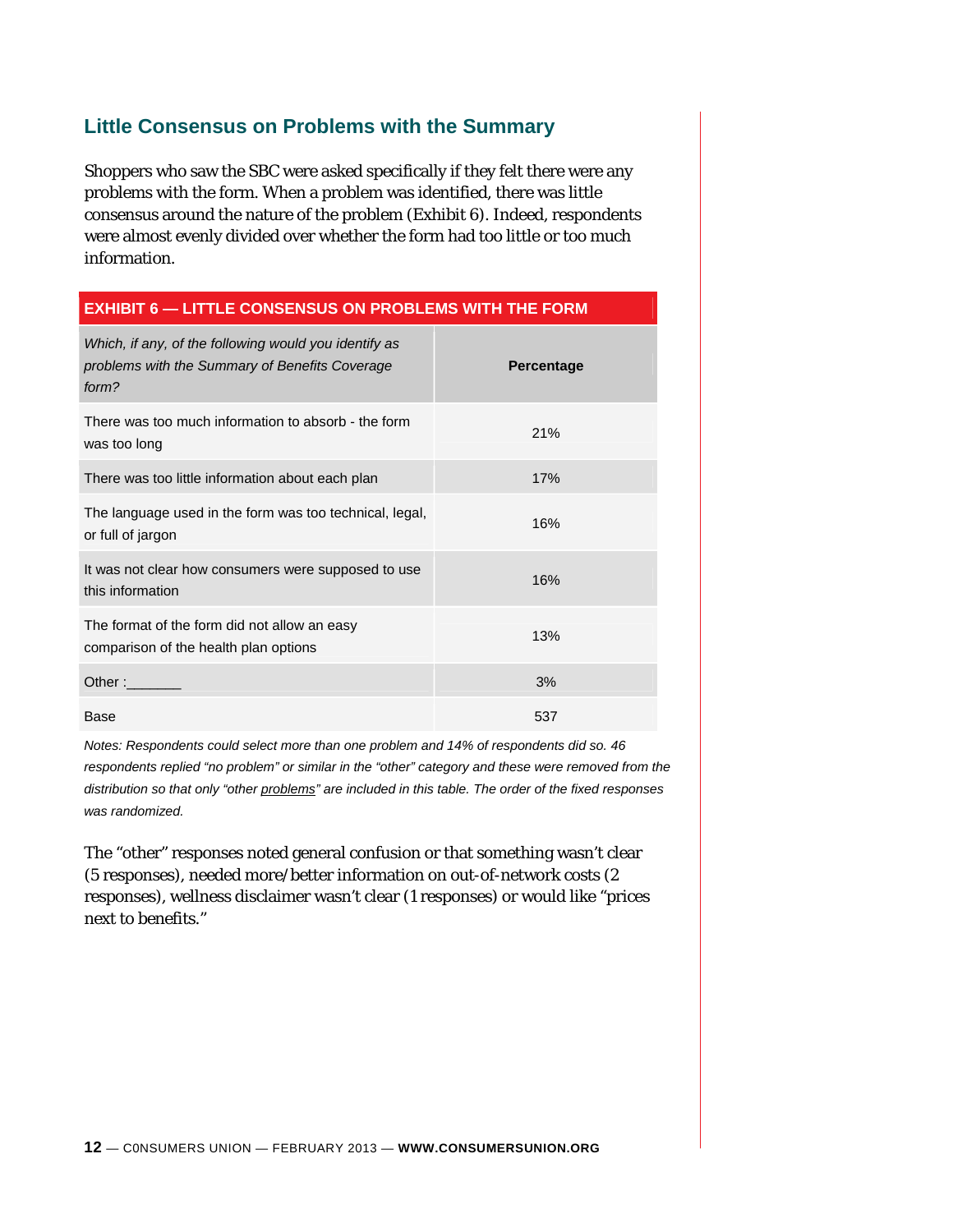### **Coverage Examples Rarely Viewed**

As noted above, the SBC includes a feature called Coverage Examples. This feature is new to consumers – traditional health plan summaries rarely show how much the plan would pay for a specific medical scenario.

When the prototype was pre-tested with consumers, these examples proved very helpful to consumers.<sup>7</sup> In this survey, half of respondents did not recall seeing these examples (located near the end of the multi-page form) and twenty percent reported they did not find the examples helpful (Exhibit 7).

#### **EXHIBIT 7 — COVERAGE EXAMPLES RARELY VIEWED**

| Were the two "Coverage Examples" showing plan<br>benefits and bottom line costs for "having a baby" and<br>"diabetes" helpful to you? | <b>Percentage</b> |
|---------------------------------------------------------------------------------------------------------------------------------------|-------------------|
| Yes                                                                                                                                   | 26%               |
| <b>No</b>                                                                                                                             | 22%               |
| Don't recall seeing this part                                                                                                         | 52%               |
| All Respondents                                                                                                                       | 532               |

*Source: Consumers Union Survey* 

 $\overline{a}$ 

The U.S. Department of Health and Human Services (HHS) has committed to providing up to six examples, although only two were required in the Fall of 2012 – "having a baby" and "treating diabetes." All respondents who saw the SBC were asked which additional example they would like to see. Responses which were fairly evenly divided over a number of scenarios, with a significant percentage being unsure of which they would prefer (Exhibit 8).

<sup>7</sup> Consumers Union and Kleimann Communication Group, *Early Consumer Testing* of the *Coverage Facts Label: A New Way of Comparing Health Plans,* August 2011 and *America's Health Insurance Plans [and] Blue Cross Blue Shield Association Focus Group Summary*, JKM Research, May 2011.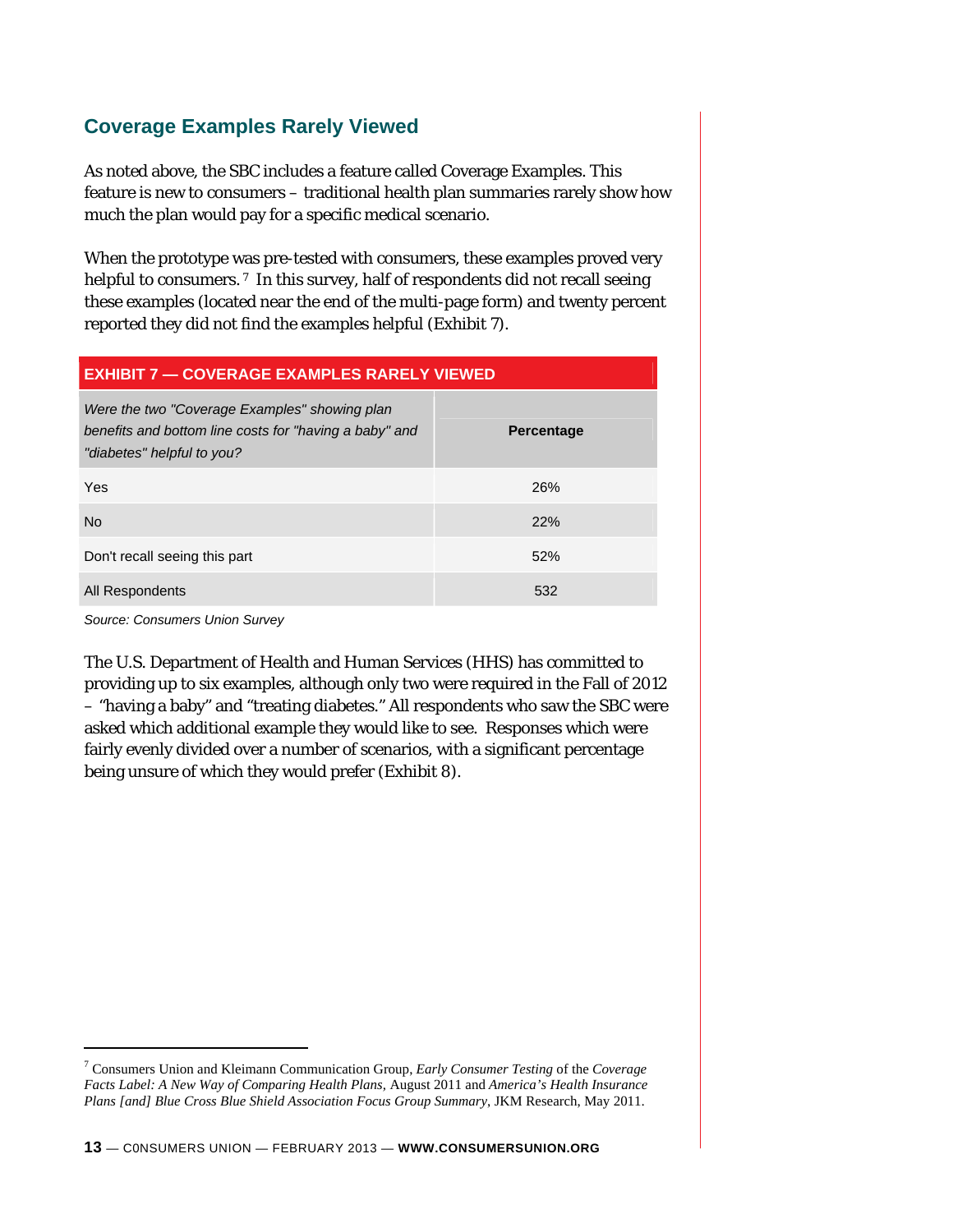#### **EXHIBIT 8 — COVERAGE EXAMPLES RARELY VIEWED**

| If you could add an additional scenario illustrating plan<br>benefits, what would your first choice be? | <b>Percentage</b> |
|---------------------------------------------------------------------------------------------------------|-------------------|
| Getting care out-of-network                                                                             | 21%               |
| Trip to Emergency Room for broken leg                                                                   | 20%               |
| Care received by a typical family with children                                                         | 17%               |
| Heart attack                                                                                            | 6%                |
| Treatment of breast cancer                                                                              | 5%                |
| Other                                                                                                   | 3%                |
| Not sure                                                                                                | 28%               |
| All Respondents                                                                                         | 531               |

*Note: The presentation of these items was randomized. Source: Consumers Union Survey* 

#### When completing the "other" response, consumers answered:

- Inpatient hospital for surgery (3 responses)
- Illustrate preventive care vs. non-preventive care  $(2)$
- Mental health coverage (1)
- Multiple Sclerosis (1)
- Coverage not available while traveling (1)
- Care for a family with health problems (1)
- "Total care" (this may be all care for a year) (1)

During development of the form, a breast cancer scenario was tested but not included in the initial requirements for the SBC. Because of the high charges associated with this scenario (roughly \$100,000), this example generated the biggest consumer response among the three that were tested. Seeing that medical care can result in unexpected, very high charges reminded consumers that having health insurance protects families.<sup>8</sup> Hence, a high cost scenario like breast cancer or heart attack may help consumers, even if they don't report it on a survey such as this one.

 $\overline{a}$ 

<sup>8</sup> Ibid.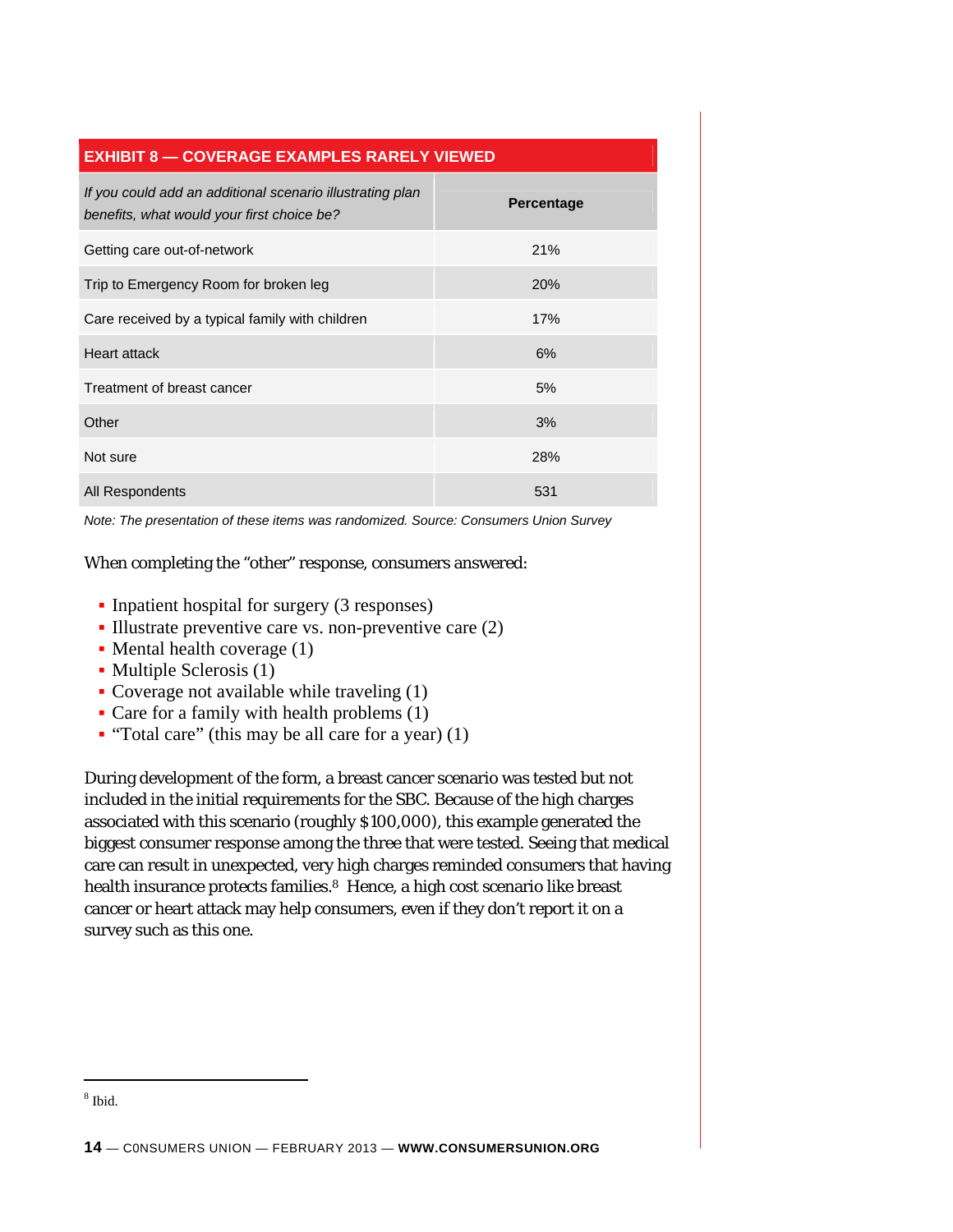#### **The SBC Ranked Highly Among All Sources of Health Plan Information**

Among shoppers that saw the SBC, this source of information ranked above other sources of information in terms of helpfulness (Exhibit 9).

For those with employer-based coverage, employer provided plan summaries also ranked highly, followed by lists of participating doctors provided by health plans. Advice from co-workers, friends and family, the HR department or the insurer provided documents were also found helpful by just over half of respondents with employer coverage who saw the SBC.

#### **EXHIBIT 9 — HELPFULNESS OF SBC, COMPARED TO OTHER SOURCES OF INFORMATION**

| <b>Source of Information</b>                                | Percent finding this source of information very or<br>somewhat helpful |                                             |  |
|-------------------------------------------------------------|------------------------------------------------------------------------|---------------------------------------------|--|
|                                                             | Shopped for Employer<br>Coverage                                       | Shopped for private, non-<br>group coverage |  |
| The Summary of Benefits and Coverage<br>Form                | 89%                                                                    | 90%                                         |  |
| Employer-prepared health plans<br>comparison                | 78%                                                                    | N/A                                         |  |
| Lists of participating doctors provided by<br>health plans  | 76%                                                                    | 81%                                         |  |
| Health insurer's brochure                                   | 66%                                                                    | 78%                                         |  |
| Advice from employers' Human<br><b>Resources Department</b> | 61%                                                                    | N/A                                         |  |
| Advice from friends and family                              | 57%                                                                    | 71%                                         |  |
| Advice from co-workers                                      | 55%                                                                    | 39%                                         |  |
| Health plan ratings viewed on the<br>Internet               | 49%                                                                    | 67%                                         |  |
| Broker or agent's advice                                    | N/A                                                                    | 58%                                         |  |
| Health insurer's renewal letter                             | N/A                                                                    | 45%                                         |  |
| All Respondents                                             | 477-493                                                                | 35-38                                       |  |

*The SBC was ranked as very or somewhat helpful more often than other documents.*

*Note: Subsamples of less than 100 respondents should be regarded with caution. Source: Consumers Union Survey.*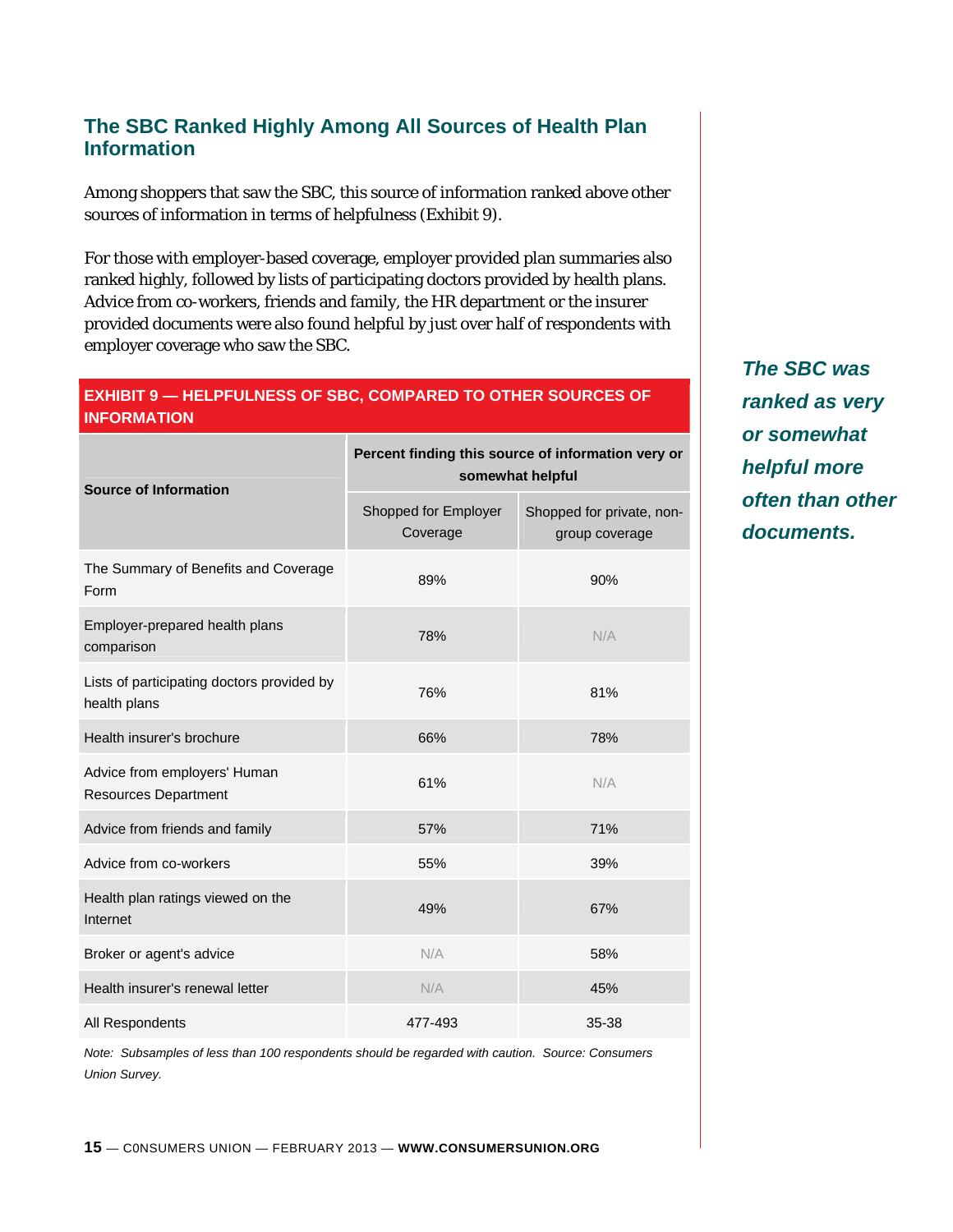Among those who shopped for coverage in the non-group market, the SBC was ranked as very or somewhat helpful more often than other documents. Other sources that also ranked highly include lists of participating doctors and brochures from health insurers. Unlike those shopping for employer coverage, advice from co-workers was cited as helpful for shoppers in this market only 39 percent of the time.

We asked a similar question of those who shopped for coverage in the Fall of 2012 but did *not* recall viewing the SBC. In terms of the relative importance of each source of information, their responses were very similar to those who *did* view the SBC, once the SBC is removed as an option (Exhibit 10). For example, among the choices, employer provided health plan comparison were ranked as very or somewhat helpful more often than other sources.

Interestingly, almost all information sources were ranked as helpful less often compared to the group that viewed the SBC. For example, those viewing the SBC found "Employer-prepared health plans comparisons" very or somewhat helpful 78 percent of the time compared to 61 percent for the group that didn't view the SBC.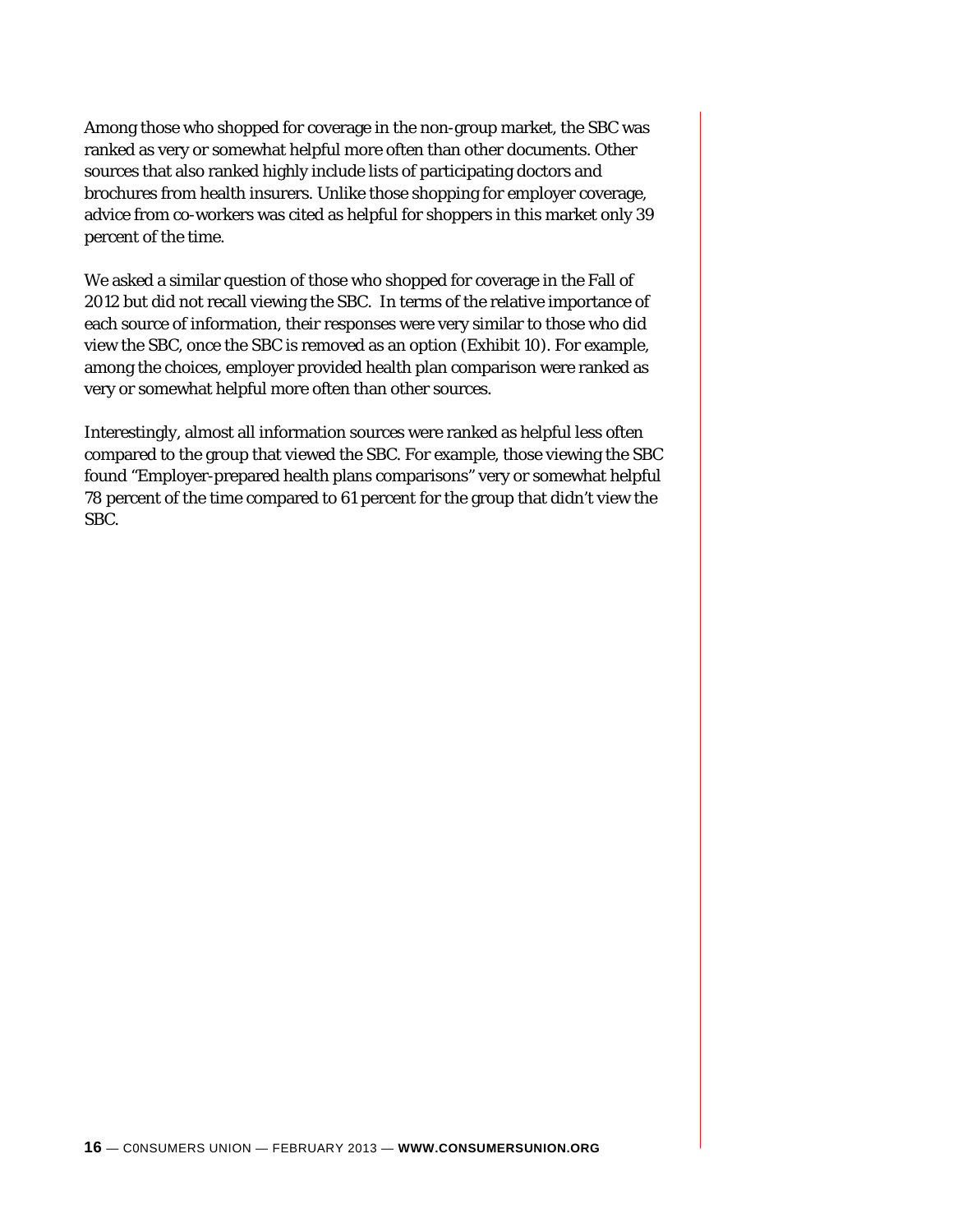#### **EXHIBIT 10 — HELPFULNESS OF SOURCES OF INFORMATION, AMONG THOSE WHO DIDN'T VIEW THE SBC**

| <b>Source of Information</b>                                | Percent finding this source of information very or<br>somewhat helpful |                                             |  |
|-------------------------------------------------------------|------------------------------------------------------------------------|---------------------------------------------|--|
|                                                             | Shopped for Employer<br>Coverage                                       | Shopped for private, non-<br>group coverage |  |
| The Summary of Benefits and Coverage<br>Form                | N/A                                                                    | N/A                                         |  |
| Employer-prepared health plans<br>comparison                | 61%                                                                    | N/A                                         |  |
| Lists of participating doctors provided by<br>health plans  | 56%                                                                    | 70%                                         |  |
| Health insurer's brochure                                   | 48%                                                                    | 71%                                         |  |
| Advice from employers' Human<br><b>Resources Department</b> | 56%                                                                    | N/A                                         |  |
| Advice from friends and family                              | 49%                                                                    | 56%                                         |  |
| Advice from co-workers                                      | 57%                                                                    | 29%                                         |  |
| Health plan ratings viewed on the<br>Internet               | 28%                                                                    | 33%                                         |  |
| Broker or agent's advice                                    | N/A                                                                    | 27%                                         |  |
| Health insurer's renewal letter                             | N/A                                                                    | 49%                                         |  |
| All Respondents                                             | 454-465                                                                | 60-62                                       |  |

*Note: Subsamples of less than 100 respondents should be regarded with caution. Source: Consumers Union Survey.* 

#### **Impressions Were Even More Favorable When Shoppers Were Careful Reviewers of The Form**

Among all consumers who shopped for private coverage in the Fall of 2012, a significant portion did not have a choice of plans (Exhibit 11). Even among those with a choice of plans, many did not seriously weigh alternatives.

Only 36 percent of employer-based respondents seriously weighed other health insurance options, compared to over 50 percent of those shopping in the nongroup market. Twenty-eight percent of employer-based shoppers reported only one choice of plan.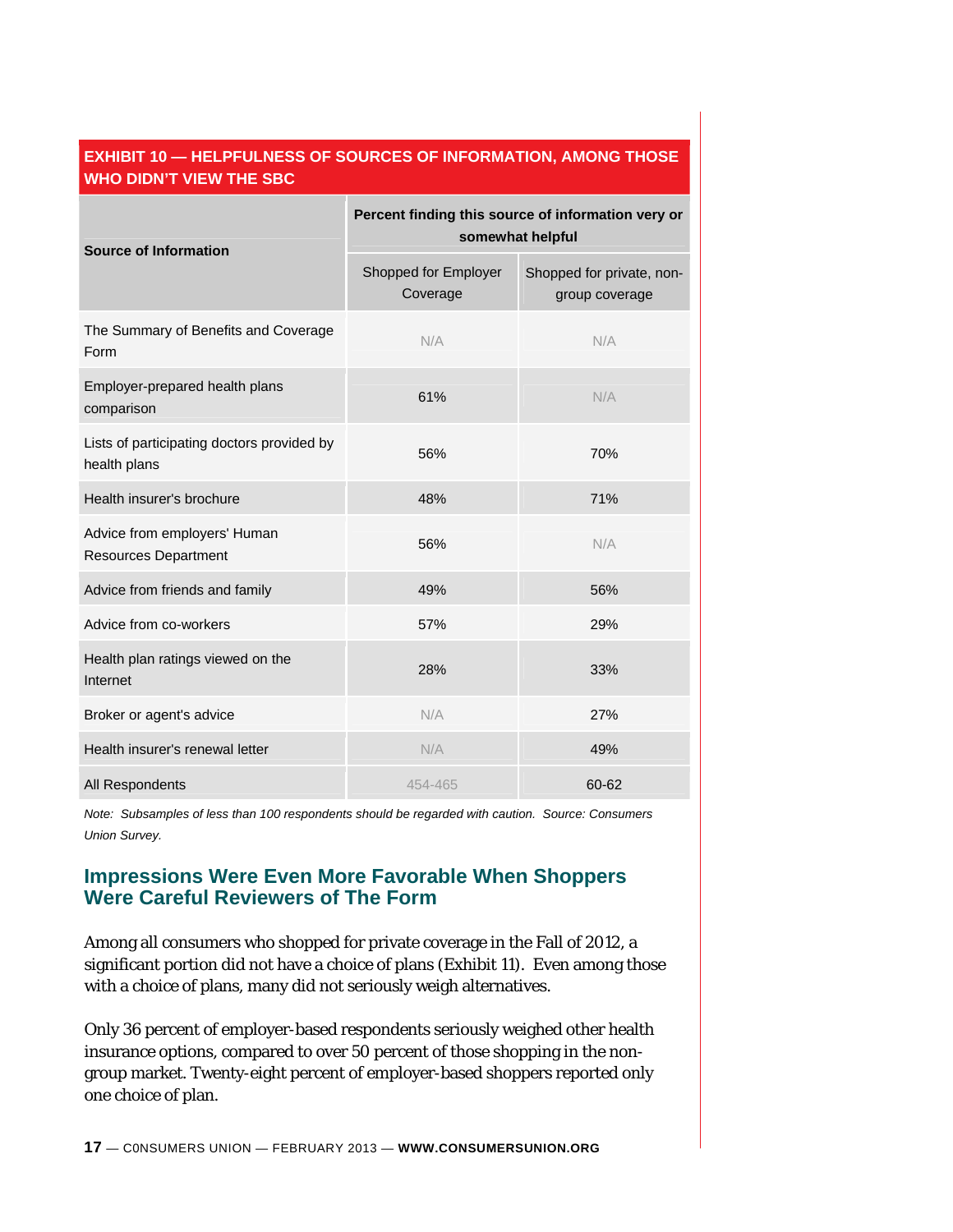Surprisingly, 21 percent of non-group shoppers reported they had no choice of plans. These may be shoppers who were locked into their plan due to their preexisting medical conditions, or perhaps they felt they lacked meaningful choices due to the high cost of coverage in this market.

#### **EXHIBIT 11 — CHOICE OF PLANS AMONG ALL SHOPPERS (WHETHER OR NOT SBC VIEWED)**

| Which of the following best describes<br>your choice of health plans in recent<br>months? | <b>Shopped for Employer</b><br>Coverage | <b>Shopped for Individual</b><br>Coverage |
|-------------------------------------------------------------------------------------------|-----------------------------------------|-------------------------------------------|
| I had only one choice of plans                                                            | <b>28%</b>                              | 21%                                       |
| I had more than one choice, but I really<br>didn't weigh other options                    | 37%                                     | 26%                                       |
| I had more than one choice, and I<br>seriously weighed other options                      | 36%                                     | 54%                                       |
| All Respondents                                                                           | 968                                     | 99                                        |

*Shoppers who seriously weighed more than one health coverage option more likely to read the SBC very carefully .*

*Source: Consumers Union Survey* 

Not surprisingly, among those that recalled seeing the SBC, those who seriously weighed more than one health coverage option reported they were more likely to read the SBC "very carefully."

Those who read the SBC "very carefully" were more likely to report that they found the SBC features "very helpful." When asked about perceived problems, they were more likely to report that the jargon was too technical than to report being dissatisfied with the amount of information in the document.

Relatively few respondents reported not reading the form carefully. When asked why, the dominant reason was "I knew I would renew my old plan and did not feel the need to review [the SBC] more carefully."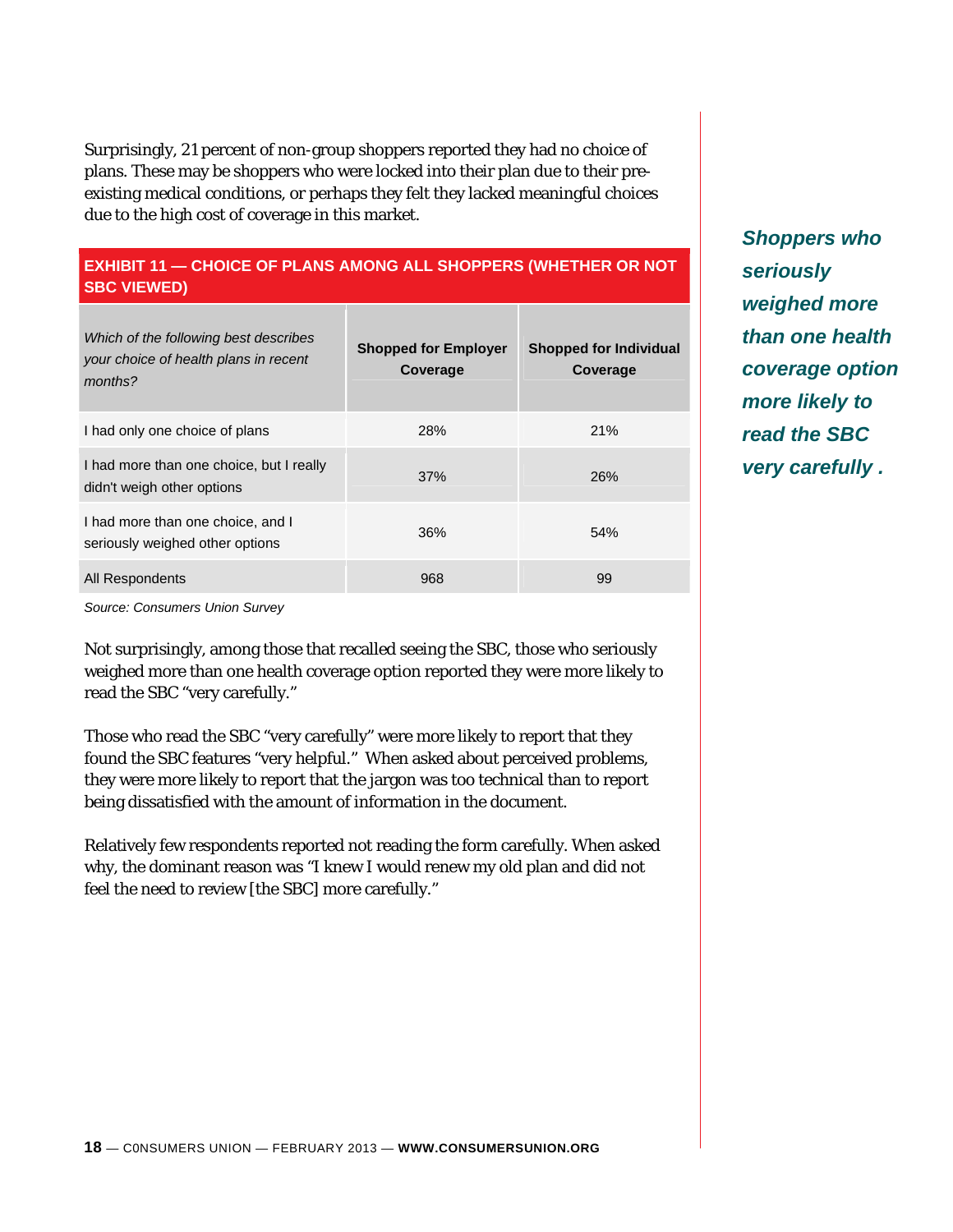## **Anecdotal Reports from Fall Enrollment**

Survey data provides a comprehensive, nationally representative overview of SBC awareness around the country and it can suggest areas for further investigation but it isn't always nuanced enough to tell us what policy changes, if any, might be indicated.

Therefore, we also solicited consumer experiences via an online feedback tool and other methods. Further, we spoke with experts at *Consumers Checkbook. Consumers Checkbook* is a popular tool that provides comparative health plan data to federal employees, encompassing 248 different health plans. As such, we were interested in their experience trying to gather SBCs in order to populate their comparison tool.

### **Anecdotal Evidence Suggests Difficulty Obtaining SBC**

Significantly, *Checkbook* experts reported difficulty obtaining the SBC for about 50 percent of plans and, as they put it, "we knew what we were looking for."

| Ease or Difficulty                                                  | <b>Percentage</b> |
|---------------------------------------------------------------------|-------------------|
| SBC relatively easy to find on plan website                         | 50%               |
| SBC difficult to find on plan website or had to call and<br>request | 35%               |
| Never found SBC and plan rep did not return call                    | 15%               |
| <b>Total Number FEHB Plans</b>                                      | 248               |

#### **EXHIBIT 12 — EASE/DIFFICULTY OF OBTAINING SBCS FOR FEHB PLANS**

*Source: Staff at Consumers Checkbook* 

*Checkbook* staff suggested that the name of the document – "Summary of Benefits and Coverage" – was too similar to other insurance documents and insurer staff may not yet be trained in what term refers to.

This is similar to the experience of a Pennsylvania consumer who had tremendous difficulty obtaining a correct SBC. The health plan sent him the wrong document when he directly requested the SBC (see Side Bar: Even When You Know What to Ask For…).

These anecdotal reports – reinforced by our survey data – suggest that insurers need to do more to ensure that consumers can easily access their SBC.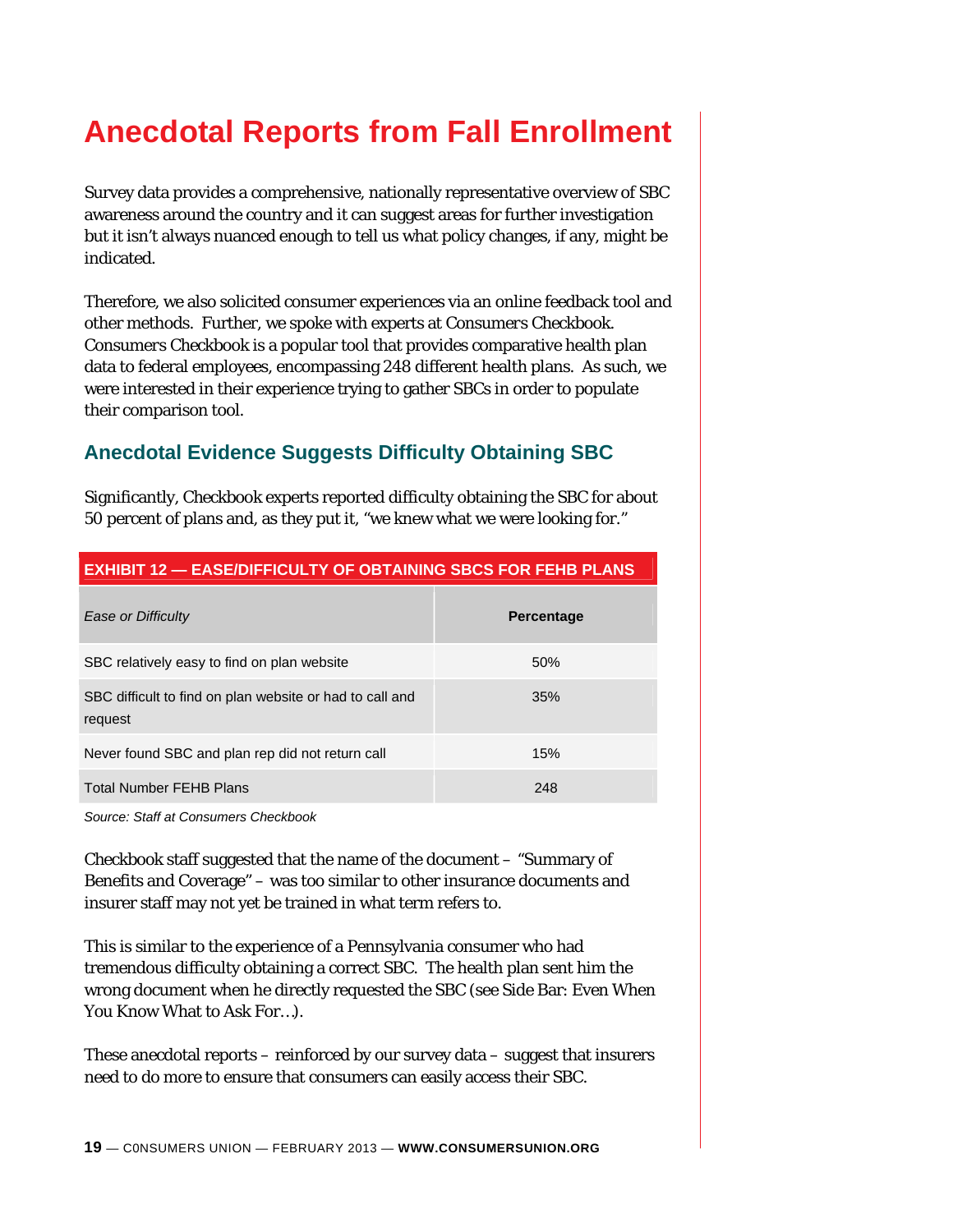#### **EVEN WHEN YOU KNOW WHAT TO ASK FOR…**

A consumer in Pennsylvania had a very poor experience obtaining an accurate SBC, including:

- Customer called his carrier to request an SBC, but customer was sent a different document, identified as the "Personal Choice Welcome Kit," that didn't include the SBC. Customer was not directed to the SBC online.
- On his own, customer looked for the SBC online. The SBC was not prominent or easy to locate. Customer was able to locate it but only after entering his login information. Hence, the SBC description was not available to shoppers who don't yet have login information as they aren't yet enrollees (a violation of federal rules).
- Once obtained, the SBC was found to have several errors including: (a) maternity is not covered by this plan but the carrier failed to list it on page 7 "Services your plan does NOT cover;" and (b) the coverage example "Managing Type 2 Diabetes" shows that plan pays all but \$80 of these services. This is incorrect given the \$5,000 deductible associated with these services.
- When the customer brought the *Managing Type 2 Diabetes* error to the attention of the carrier, he was told that it "didn't matter because the document clearly says that it is not a cost-estimator."
- Bringing these problems to the attention of the PA Department of Insurance provided no remedy, as the department noted it was not authorized to enforce the rules.

### **Some SBC Contained Errors**

Several SBC documents that we received from consumers contained errors, particularly with the coverage examples (see Side Bar). There is no way to tell how wide-spread this problem is, but it bears closer monitoring by state insurance departments and HHS.

#### **SBCs Aren't As Uniform as Intended**

In the first year of use, it is not surprising that the rules intended to standardize the language facing consumers were not always followed, or in some cases, that the rules didn't address areas where standardization was needed.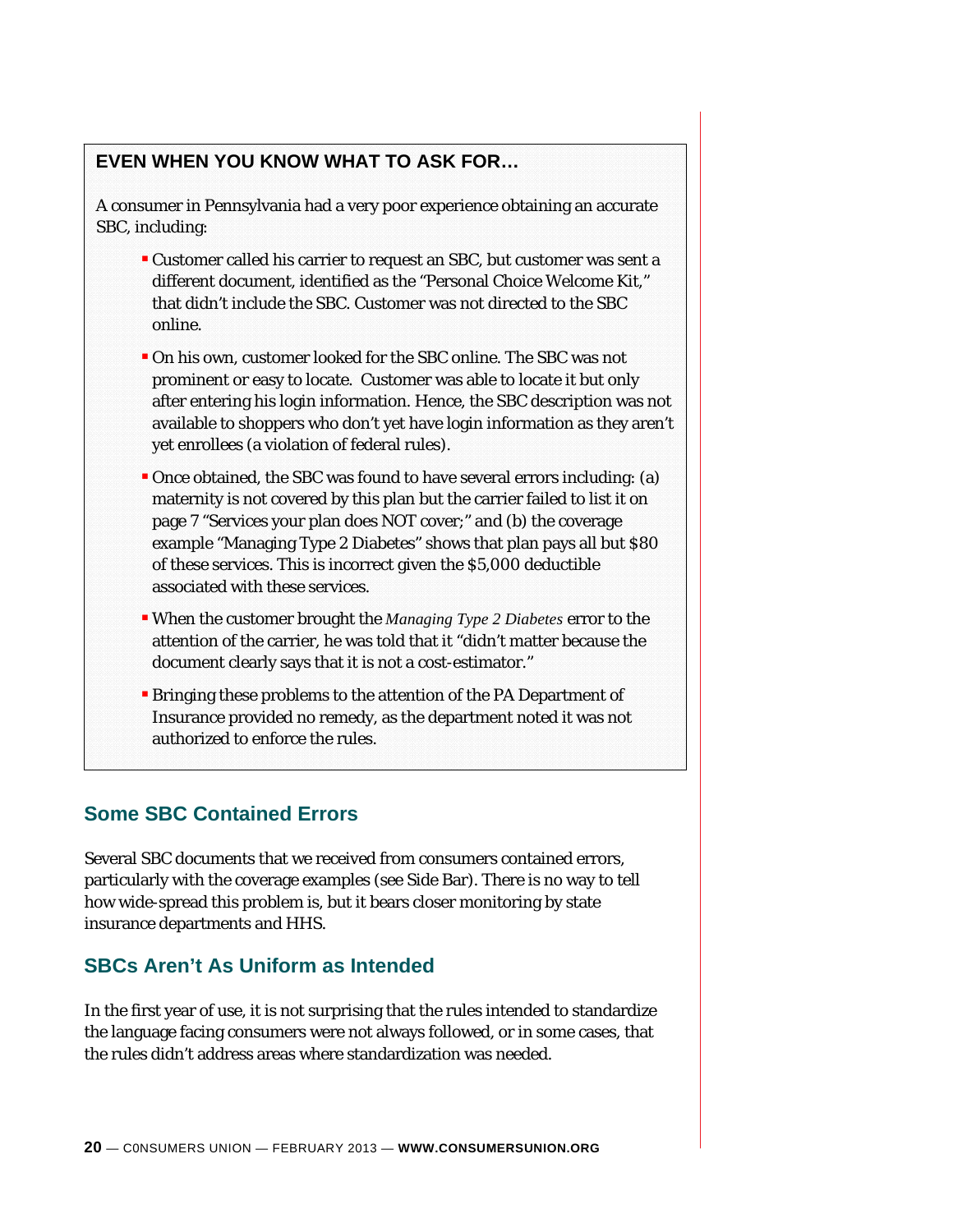An example from *Consumers Checkbook*: one of the common medical events for which coverage is described is "preventive services." As required by the ACA, these services are required to be covered without cost-sharing – something that should be fairly simple to convey to consumers. Yet in the "limitations and exceptions" column of the SBC, plans reported a wide variety of "exceptions" for this service, undermining the main idea of uniform treatment across plans:

- "under unique circumstances" plan may pay out-of-network
- "age and frequency schedules may apply"
- "none"
- " "preventive services required by ACA covered in full"
- "limited to one per year for each covered service"
- "benefit includes 8 age or periodicity limits that vary…"
- "one routine exam per person every calendar year."

While all of these statements may be technically accurate, any differences are extremely rare and probably should not be mentioned in this Summary document.